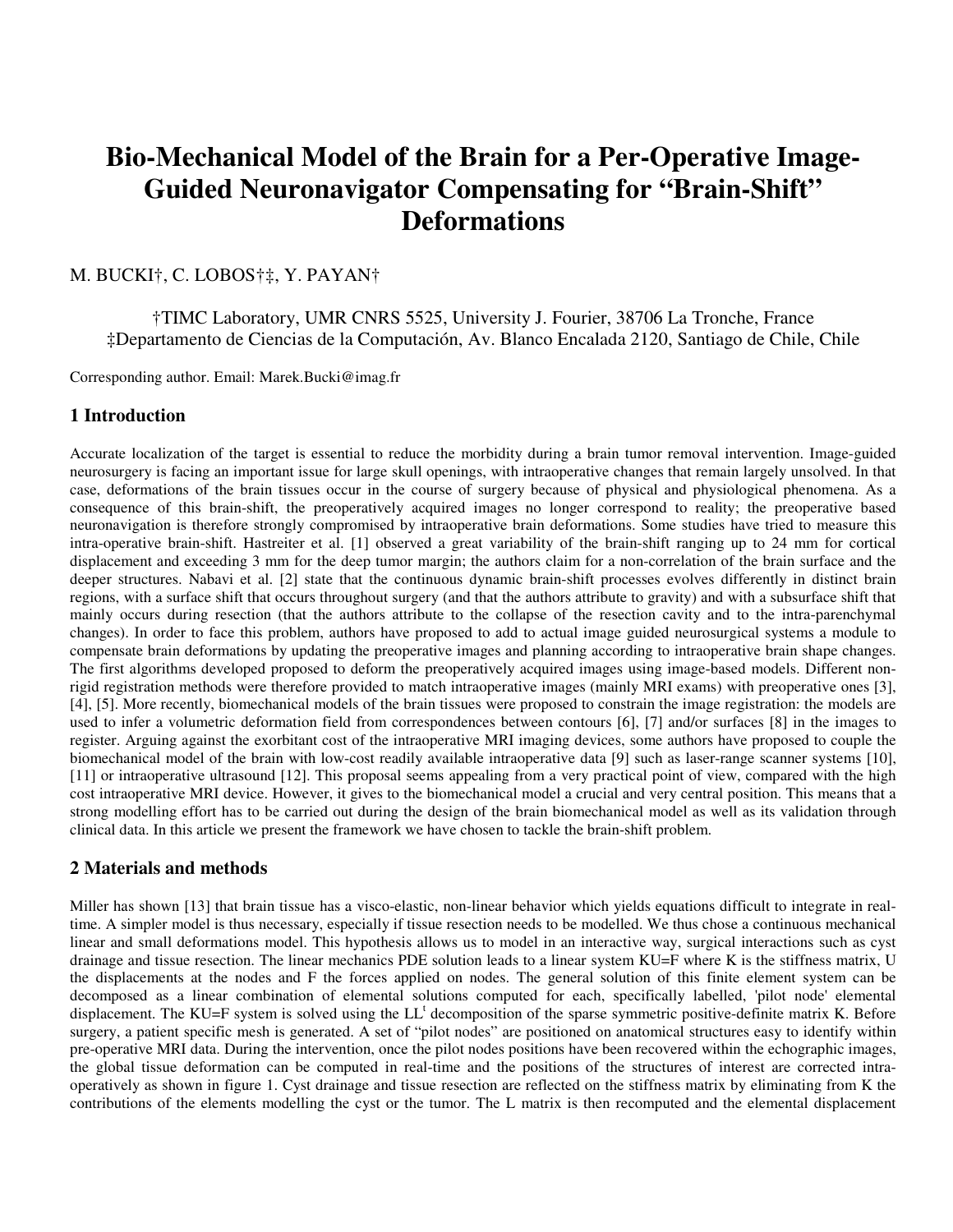equations are solved in an efficient way using optimized data structures that take advantage of the sparsity of the stiffness matrix K. The nodes of the mesh located in regions where resections are likely to occur are associated to lines and columns in K with greater index. Any modification of such cell within K has a very limited impact on the computation of its triangular factor L.



Fig. 1. Effect of gravity on the pre-operative image volume and segmented tumor. The slice shown here simulates an intraoperative MRI.

#### **3 Results and discussion**

Once all the pre-computations are performed, the "assembly" of the global solution for a 3375 hexahedral mesh of 4096 nodes takes about 20 milliseconds on a 3.0GHz Intel P4. The resection update of the system takes about 5 to 10 seconds on the aforementioned mesh. This approach complies with intra-operative computation time constraints as well as a low-cost or readily-available hardware preference.

## **4 Conclusion**

From the biomechanical point of view our linear model is going to be confronted to clinical data. The need to take into account large deformations has to be studied. However, the approach already allows us to model tissue resection in an interactive way.

#### **References**

[1] Hastreiter P., Rezk-Salama C., Soza G., Bauer M., Greiner G., Fahlbusch R., Ganslandt O., and Nimsky C. Strategies for brain shift evaluation. *Medical Image Analysis*, 8:447–464, 2004.

[2] Nabavi A., Black P., Gering D., Westin C., Mehta V., Pergolizzi R., Ferrant M., Warfield S., Hata N., Schwartz R., Wells III W., Kikinis R., and Jolesz F. Serial intraoperative magnetic resonance imaging of brain shift. *Neurosurgery*, 48(4):787–797, 2001.

[3] Hata N., Nabavi A., Wells III W., Warfield S., Kikinis R., Black P. M., and Jolesz F. Threedimensional optical flow method for measurement of volumetric brain deformation from intraoperative mr images. *Journal of Computer Assisted Tomography*, 24:531– 538, 2000.

[4] Volker A. Coenen, Timo Krings, Jurgen Weidemann, Franz-Joseph Hans, Peter Reinacher, Joachim M Gilsbach, and Veit Rohde. Sequential visualization of brain and fiber tract deformation during intracranial surgery with threedimensional ultrasound: An approach to evaluate the effect of brain shift. *Operative Neurosurgery*, 56(1):133–139, 2005.

[5] Shattuck D. W. and Leahy R. M. Brainsuite: An automated cortical surface identification tool. *Medical Image Analysis*, 6:129– 142, 2002.